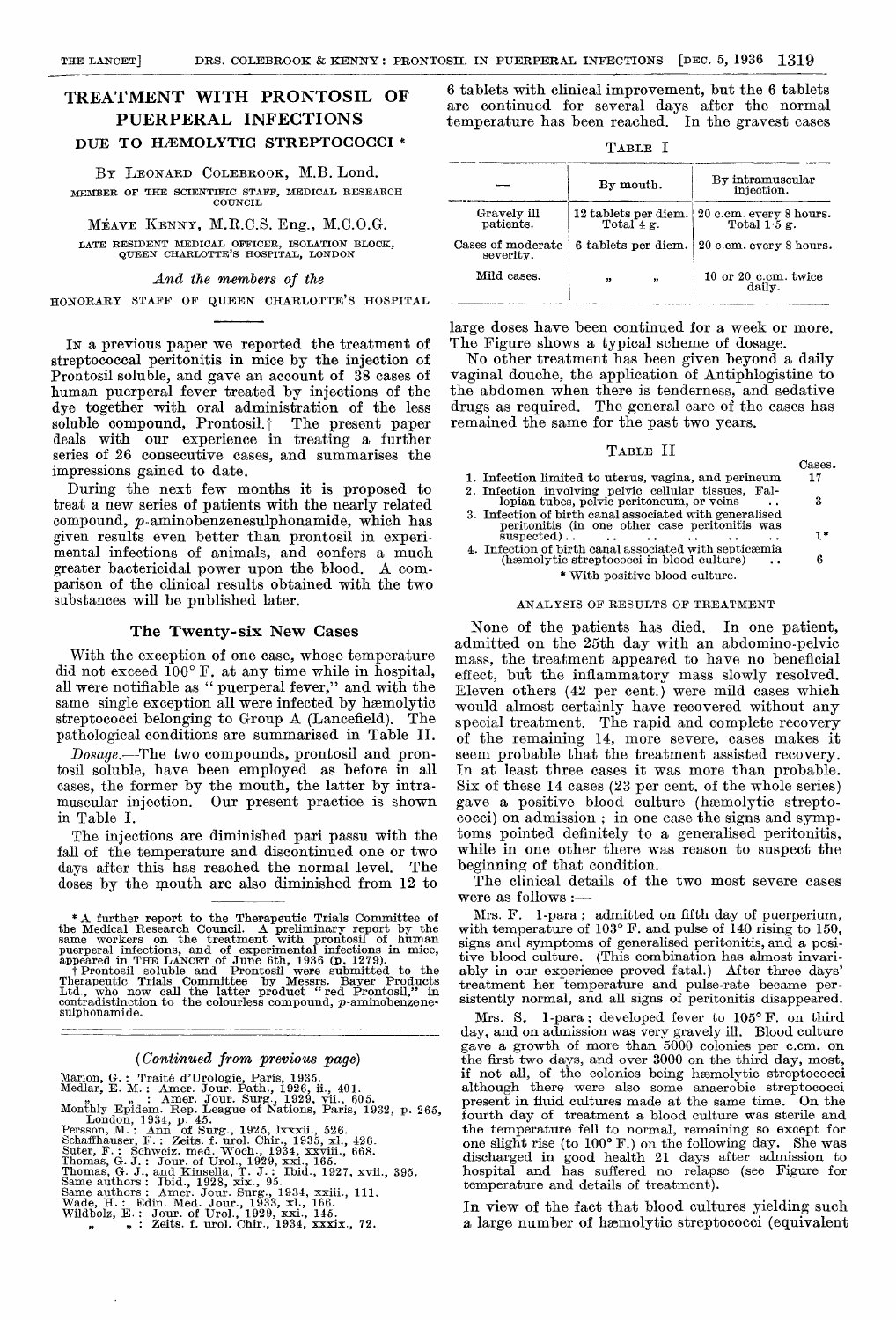to something like 30 millions in the whole blood stream) have never previously been observed by us except in the terminal stages of a fatal infection, this patient's prompt recovery was astonishing.

#### TOXIC EFFECTS

These have been much the same as in the previous series-i.e., a very mild degree of urinary tract



Chart showing a typical scheme of dosage in a case of puerperal septicaemia.

irritation, as shown by the presence in the urine of epithelial cells and occasionally a few red bloodcells ; the cells have disappeared from the urine on cessation of treatment. There have been no further cases of sulphaemoglobinsemia, possibly owing to the fact that magnesium sulphate is not now given to any patient under treatment by prontosil.

## Commentary upon the Whole Series of Sixty-four Cases

Table III. shows our experience of this series of cases, in contrast with all the similarly infected cases which had been admitted to the Isolation Block during the previous five years. The following points are worthy of notice :

(a) There has been a sudden and remarkable fall in the death-rate for all cases admitted with an infection by the haemolytic streptococcus. The significance of this is discussed below.<br>(b) While there has been also a manifest falling-off

 $(b)$  While there has been also a manifest falling-off in the deaths from peritonitis, it should not be assumed that the incidence of that condition has shown a similar decline. The figures given for 1931-35 refer to proven peritonitis-i.e., proven by the finding of streptococcal exudates in the peritoneal cavity, either at laparotomy or at autopsy. The one death during 1936 was also in a case proven by nor post-mortem examination was performed on any of the other cases presenting the clinical features of generalised or generalising peritonitis, it is impossible to say precisely in how many of the 64 cases that condition was present when the treatment by prontosil was begun. Members of the honorary staff of the hospital who have been observing puerperal infections for a number of years were of opinion that general peritonitis was almost certainly present in 4 patients in addition to the one who died, while in<br>6 more there was reason to think that spread of more there was reason to think that spread of infection to the abdominal peritoneum was probably<br>beginning. (In several other cases the clinical signs were only suspicious.) Previous experience has taught

us that at least half of the " probable " cases ordinarily develop into undoubted cases of generalised peritoneal infection. On this assumption, we have to conclude that not less than 8 cases (12 per cent. of those treated by prontosil)—and possibly 11 cases (17 per cent. of those treated)-were likely to have had a generalising spread of infection to the abdominal peritoneum, and that, in all except one case, this

process was checked by the natural<br>defensive mechanisms powerfully defensive mechanisms powerfully assisted by vigorous treatment with prontosil. If that conclusion is erroneous, we are driven to the alternative judgment that the occurrence of generalising peritonitis, which had continued steadily throughout the previous five years, stopped abruptly at the end of 1935, an alternative which seems to us extremely improbable.

(c) The well-known tendency of puer-<br>
ral infections by the hæmolytic peral infections by streptococcus to spread to the cellular tissues of the parametrium and the pelvic walls, has been conspicuously cases. No case has developed a palpable pelvic or abdomino-pelvic inflammatory mass after treatment began. By contrast with this, it is instructive to note that among the 20 cases which were considered too mild on admission

to need treatment with prontosil, four subsequently developed a spread of infection to the pelvic cellular tissues, with irregular fluctuations of temperature, and the formation of a palpable inflammatory mass. These

TABLE III

Death-rate for all cases infected by Hæmolytic Streptococci (Queen Charlotte's Hospital)

|                   | Number<br>of cases<br>(all<br>grades). | Deaths.       | $\rm{Deaths}$<br>from<br>peri-<br>tonitis.* | Blood-positive<br>cases (hæm.<br>strept.) without<br>general peri-<br>tonitis, and<br>death-rates. |
|-------------------|----------------------------------------|---------------|---------------------------------------------|----------------------------------------------------------------------------------------------------|
| 1931              | 98                                     | $31 - 31.6\%$ | 23                                          |                                                                                                    |
| 1932              | 90                                     | $19 = 21 \%$  | 16                                          | $(died = 100\%)$                                                                                   |
| 1933              | 97                                     | $20 = 20.6\%$ | 14                                          | $(6$ deaths = 66 %)                                                                                |
| 1934              | 120                                    | $20 = 16.6\%$ | 16                                          | 15<br>$(4 \text{ deaths} = 27 \%)$                                                                 |
| 1935              | 90                                     | $22 = 21.4\%$ | 15                                          | 13<br>$(7 \text{ deaths} = 53.8\%)$                                                                |
| 1936<br>Jan.–Aug. | 64<br>(treated by)<br>$prontosil$ )†   | $3 = 4.7\%$   | $\mathbf{1}$                                | $(2 \text{ deaths} = 25\%)$                                                                        |
|                   |                                        |               |                                             |                                                                                                    |

\* Hæmolytic streptococcus cases only.<br>
The addition to these 64 cases there were 20 cases also<br>
infected by hæmolytic streptococci in the early part of the<br>
year, which were considered too mild to need special treatment<br> benzenesulphonamide. None of these 21 cases had general peritonitis or septicaemia, and none of them died. The deathrate for the 85 cases infected by hæmolytic streptococci during<br>1936(Jan.—Aug.) was 3\*5 per cent.

four cases had to be kept in hospital for 30, 40, 60, and 65 days respectively. streptococcal invasion in the prontosil-treated cases has also been reflected in the temperature charts, and by the duration of stay in hospital. The great majority of cases treated with prontosil have shown a prompt fall of temperature within 24-72 hours from the beginning of treatment, and their temperatures thereafter have remained normal, with none of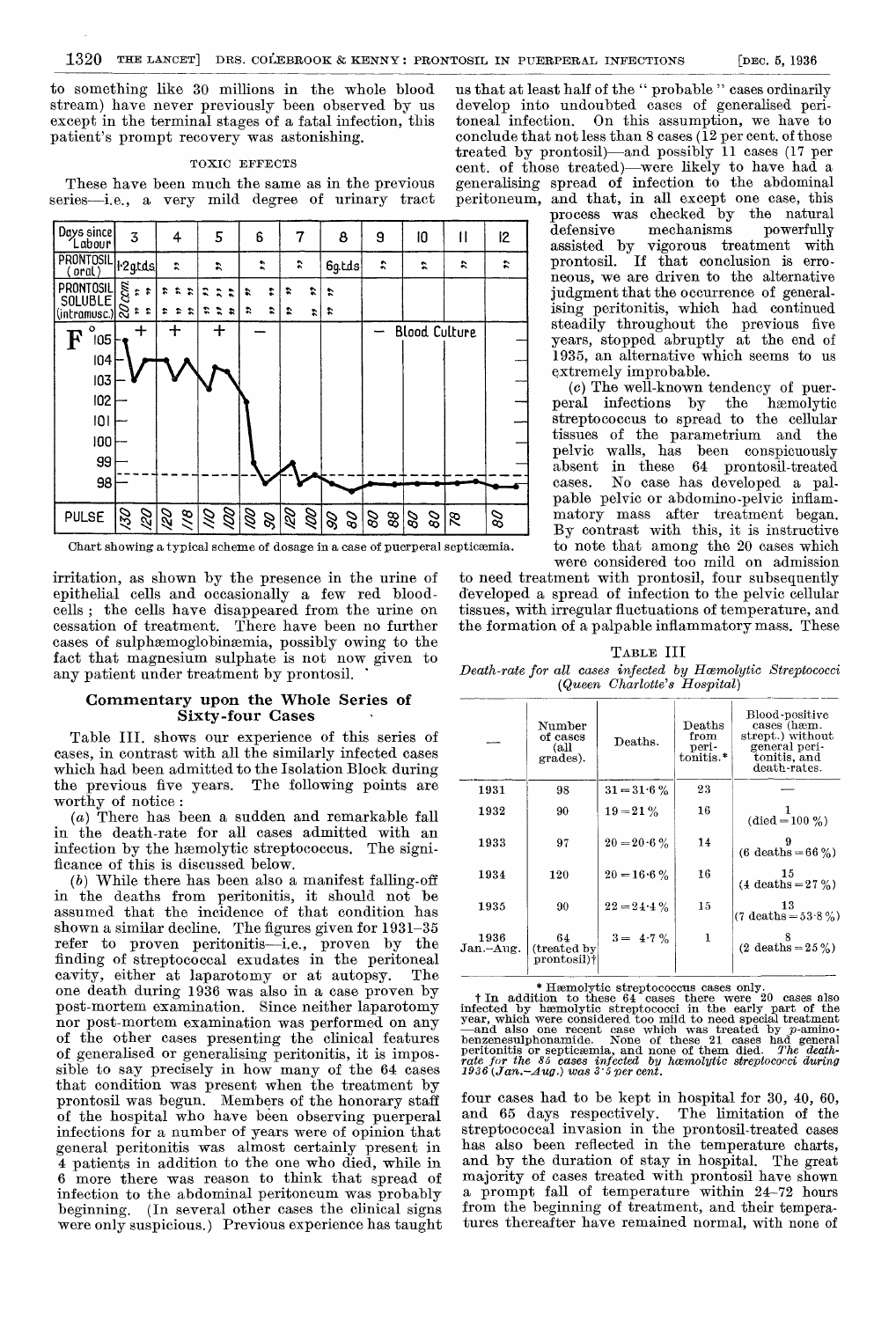the secondary rises and irregular fluctuations which so often in the past have heralded the extension of infection to the pelvic tissues. In no case has it been necessary to keep a patient in hospital for many weeks, waiting for the slow resolution of one of these inflammatory masses. Data based on the duration of stay in hospital are notoriously open to criticism, but it is perhaps worthy of record that the average stay in hospital for the 61 prontosil-treated patients who recovered was 18 days, while that of the 61 consecutive non-fatal cases immediately before the introduction of prontosil was 31'3 days.

(d) There has been no occasion to readmit any of these patients to the wards, and all of them, on their follow-up visits to the hospital weeks or months after discharge, have appeared to be in very good health.

(e) Analysis of the cases giving a positive blood culture (hæmolytic streptococci) is also instructive.<br>No less than 12 of the 64 cases (19 per cent.) were of this kind. Of these 12, 9 recovered (75 per cent.). Of the three who died, one had a generalised peritonitis on admission and almost certainly for several days before. Of the remaining two cases, one was found at autopsy to have extensive thrombophlebitis ; in the other, an autopsy was not obtained, but there is very little doubt that a similar condition was responsible for death. Among the remaining was responsible for death. nine cases who recovered, there were three in whom it appeared very probable that infection of the abdominal peritoneum had already commenced on admission.

#### DISCUSSION OF CLINICAL RESULTS

The death-rates shown in Table III., with the considerations put forward above, make it difficult to resist the conclusion that the remarkable improvement in the clinical results has been chiefly due to the introduction of treatment with prontosil. That conclusion is strongly supported by the analogous and unmistakable curative effects obtained in experimental animals. There are, however, other possible, albeit improbable, explanations of our clinical results which ought to be kept in mind. We might have been deceived by the purely fortuitous admission of an. unusually mild group of cases ; or, on the other hand, by a spontaneous and rather sudden diminution of "virulence" (killing power) of the haemolytic streptococcus for the human subject. In view of the importance of arriving at a correct evaluation of the effect of prontosil, we have been at some pains to examine both these possibilities.

First, is there any evidence that, by the mysterious operations of chance, the 64 cases treated with prontosil have included an unusually large proportion of mild cases and a correspondingly small proportion of severe ones ? This question is to some extent capable of investigation, for it is well known that the great majority of deaths in puerperal fever due to infection by the haemolytic streptococcus occur in two groups of cases-viz., the group of " generalised peritonitis " and that of " septicaemia " (cases with haemolytic streptococci actually detected in the

blood stream).<br>An analysis of the 64 cases treated with prontosil and of all the similar infections in recent years is shown in Table IV. There has clearly been no great reduction in the incidence of septicaemia (and it should be borne in mind that in the prontosil-treated series there were 3 cases admitted with an unusually heavy blood-stream infection). The true incidence of " general peritonitis " is more difficult to assess for the reasons explained above, but even if we make some allowance for mistaken diagnosis in a few of the cases, it seems unlikely that there has been such a change as to account for the very large reduction in the death-rate.

A careful review of our prontosil-treated cases seems, therefore, to justify the view that their infections as a whole were of approximately the usual severity. There remains the second question : has the " virulence " of the streptococcus for man diminished during the present year? This, of course, is very difficult to answer with assurance, but there are undoubtedly certain data which suggest that a change of this kind may be taking place-just as it has already taken place in scarlet fever.

Let us first consider our own experience at Queen Charlotte's Hospital. It was explained in our first

| т.<br><b>ABLE</b> |  |
|-------------------|--|
|-------------------|--|

Incidence of Peritonitis and of Septiccemia among cases infected by Hcemolytic Streptococci. (Queen Charlotte's  $H$ <sub>ospital</sub> $)$ 

|                             | Death-rate<br>all the case<br>included.<br>Cases. |    | ing)<br>onitis<br>ಕರ<br>Perite<br>general<br>general | Septicamia (hamolytic strepto-<br>cocci in blood culture). |                                                                                |                    |
|-----------------------------|---------------------------------------------------|----|------------------------------------------------------|------------------------------------------------------------|--------------------------------------------------------------------------------|--------------------|
|                             |                                                   |    |                                                      | Total.                                                     | $(a)$ Associated $(b)$ not asso-<br>ciated with peritonitis.                   |                    |
|                             |                                                   |    |                                                      |                                                            | (a)                                                                            | (b)                |
| 1934                        | $16.6\,\%$ 120                                    |    | $18 =$<br>15%                                        | $26=$<br>$21.6\%$                                          | $11 = 9.2\%$                                                                   | $15 =$<br>$12.5\%$ |
| 1935                        | $24.4\%$                                          | 90 | $16 =$<br>17.7%                                      | $18 =$<br>20%                                              | $5 = 5.5 \%$                                                                   | $13 =$<br>14.4%    |
| 1936<br>$Jan. -$<br>$Aug.*$ | $4.7\%$                                           | 64 | $^{+2.8}_{12.5\%}$<br>$311 -$<br>17.2%               | $12 =$<br>18.7%                                            | $1$ cer-<br>tainly<br>$= 6.25 \%$<br>$3\,\mathrm{almost}$<br>cer-<br>$\tanh v$ | $8 = 12.5\%$       |

\* Only cases treated by prontosil. t See subsection (b) under Commentary upon the 64 cases.

paper on this subject  $\ddagger$  that at the beginning of the year we did not treat every case of infection by haemolytic streptococci with prontosil, but only the more severe cases. Actually, 20 cases were excluded on this account or for some other reason-e.g., suspicion of nephritis, &c. And to these 20 cases we may add one mild case recently treated by  $p$ -amino-<br>benzenesulphonamide instead of prontosil. If these benzenesulphonamide instead of prontosil. 21 cases (all non-fatal infections, localised in the pelvis) are added to the 64 analysed in Table IV., the incidence of septicaemia changes from 18.7 to 14-1 per cent., and that of general peritonitis from 12.5 to 9.4, or from 17'2 to 13 per cent., according to whether we consider that there were 8 or 11 cases in this category.

A more striking reduction in the number of severe cases is shown by a study of the records of puerperal fever cases admitted to the North Western Fever Hospital, London. We are greatly indebted to the medical officer of health, London County Council, and to Mr. James Wyatt for permission to quote the figures for 1935 and the first half of 1936 before their official publication. These records show :

(a) That the fatality-rate for all cases admitted with haemolytic streptococcal infections, which in 1933 was actually a little higher (22 per cent.) than ours at Queen Charlotte's Hospital, has progressively declined-to 11 per cent. in 1934, to 7-8 per cent. in 1935, and to 5-26 per cent. during the first half of 1936. (No prontosil was used during these periods.)

(b) That the incidence of cases of " general peritonitis " during these years 1934-35 and 1936 has also been

THE LANCET]

t Colebrook. L., Kenny, M., and the members of the Honorary Staff of Queen Charlotte's Hospital, THE LANCET, 1936, i.,.1279.